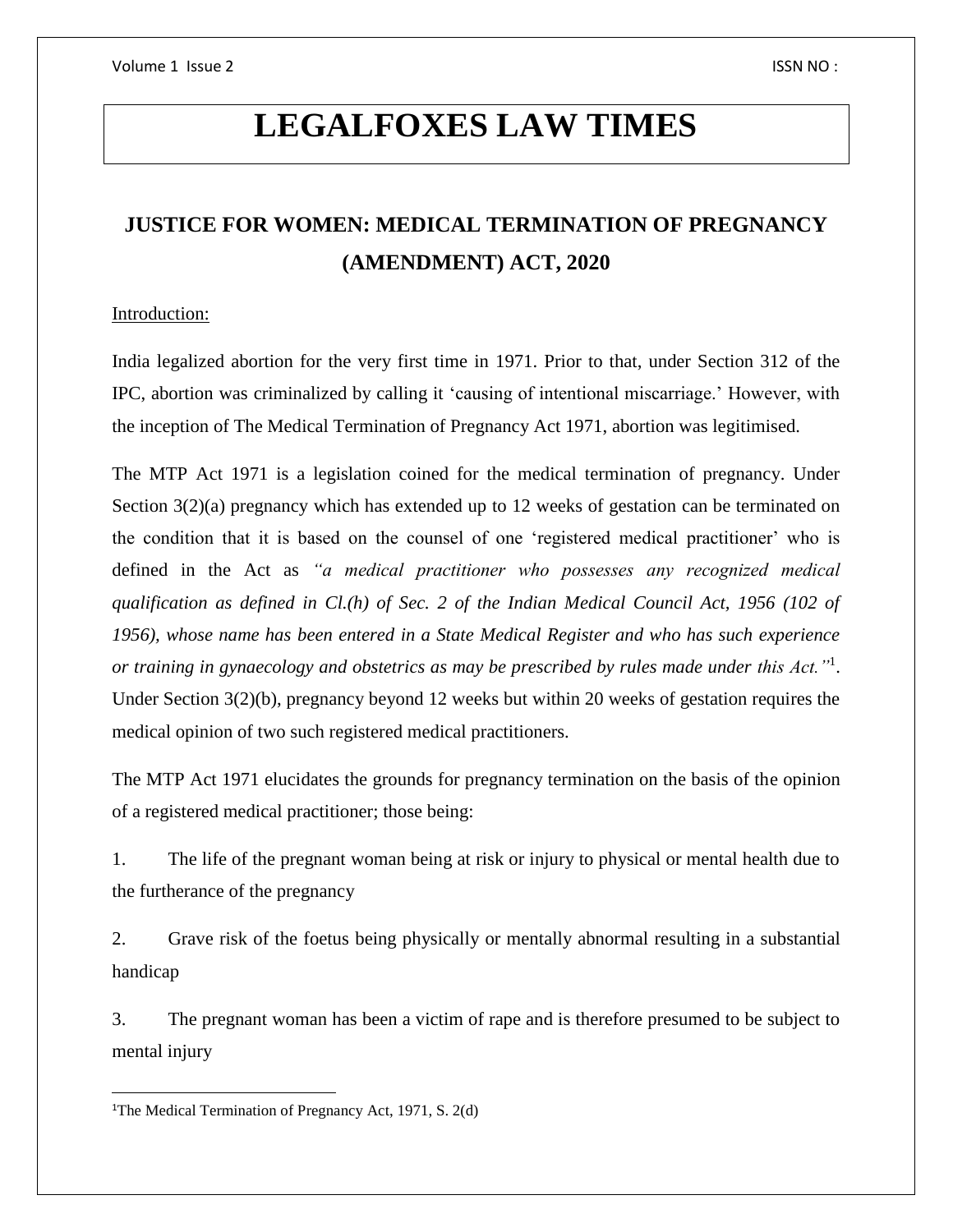4. The pregnancy has been a consequence of contraceptive failure used by a married woman or her husband causing mental injury

#### Analysing the Medical Termination of Pregnancy (Amendment) Act, 2020:

The biggest contention against MTP Act 1917 was that it circumscribed abortion due to contraceptive failure only to "*married woman*." There was no law protecting unmarried women. Being a beacon of light, The Medical Termination of Pregnancy (Amendment) Act, 2020 proposed to amend the MTP Act 1971. The Bill amends Section 3 and allows medical termination of pregnancy till 20 weeks, with the opinion of a single registered medical practitioner. The Bill proposes to extend the period of termination up to 24 weeks for those women who are minors, victims of incest, or rape, or handicap, with the approval of two registered medical practitioners. This amendment was needed since several abnormalities in the foetus are detected only after the 20th week when the foetal anomaly scan is done during the 20th-21st week of pregnancy. Hence, limiting the termination period to 20 weeks would mean that the woman would have to deliver a child with a risk of grave injury to its physical and mental health and also pose a risk to her own mental health.

However, the most prominent amendment is the replacement of the old provision with regards to medical termination of pregnancy due to contraceptive failure for "*only married woman or her*  husband" with "any woman or her partner."<sup>2</sup> Unmarried woman seeking abortion due to contraceptive failure now fall under the ambit of this legislation. Law should be dynamic and progressive in nature; in consonance with time and society.

### In**Suchita Srivastava &Anr vs Chandigarh Administration<sup>3</sup>** , the Court held that:

*"There is no doubt that a woman's right to make reproductive choices is also a dimension of 'personal liberty' as understood under Article 21 of the Constitution of India. It is important to recognise that reproductive choices can be exercised to procreate as well as abstain from* 

l

<sup>2</sup>The Medical Termination of Pregnancy (Amendment) Act, 2020, S. 3

<sup>3</sup>Suchita Srivastava &Anr vs Chandigarh Administration (2009) 9. SCC, 1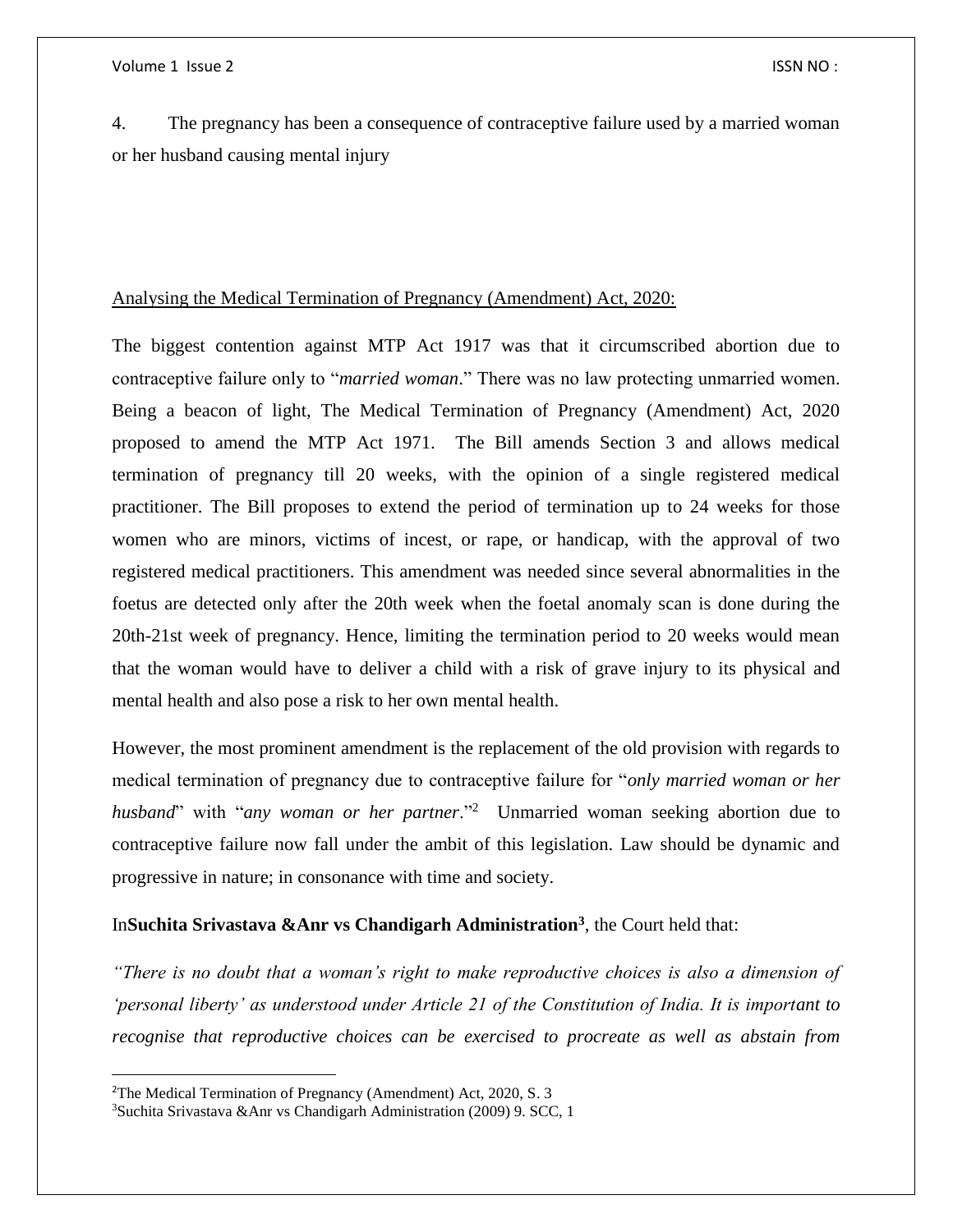*procreating. The crucial consideration is that a woman's right to privacy, dignity and bodily integrity should be respected"* 

Hitherto, women have been victims of unmerited discrimination, it is time their rights were safeguarded. Recognition of the rights of these unmarried women gives them the agency of control and bodily autonomy. Discriminating between married and unmarried women was legitimising the prevalent stigma in our country enveloped around unmarried woman having sexual intercourse. This amendment saves unmarried women fromperilous and illegal abortions.

The amendment Billproposes insertion of Section 5(a) which lays down that the name and other details of a woman undergoing medical termination of pregnancy are not allowed to be revealed by the registered medical practitioner unless the person is authorised by law. Section 5(b) makes contravention of 5(a) punishable with imprisonment of up to one year, or with a fine, or both. This provision protects the privacy of pregnant women seeking abortion.

#### Lacuna in the Amendment:

 $\overline{\phantom{a}}$ 

Under Section 3(2D) of the Bill, a Medical Board is to be constituted under every state government. This allows states to include unnecessary procedures and therefore cause administrative delay. For instance, Maharashtra has made it mandatory for an abortion facility to have a blood bank within 5 km.<sup>4</sup> This provision isn't only redundant but also unreasonable. The amendment Bill should provide for the supervision of such State Medical Boards.

The Bill makes it mandatory for the performance of the abortion by only 'registered medical practitioners'. This compels women who can't afford or access the consultation of 'registered medical practitioner' to resort to unsafe and illegal abortions by alternative systems. 15.6 million abortions occurred in India in 2015, out of which 78% were performed outside legal medical facilities. Unsafe abortions are the third-highest cause of maternal deaths in India.<sup>5</sup> Therefore, the Bill should cater to the health of women from all sections of the society, and not only the

<sup>4</sup>Siddhivinayak S Hirve, Abortion Law, Policy and Services in India: A Critical Review, Reproductive Health Matters, 24, 10.1016, 117

<sup>&</sup>lt;sup>5</sup>[Janhavi](https://www.youngbhartiya.com/follow/profile/janhavi_apte) Apte, The MTP (Amendment) Bill 2020: The Terms and Conditions on a Pro-Choice India, Young Bhartiya,(March 28,2020,5.47 pm),